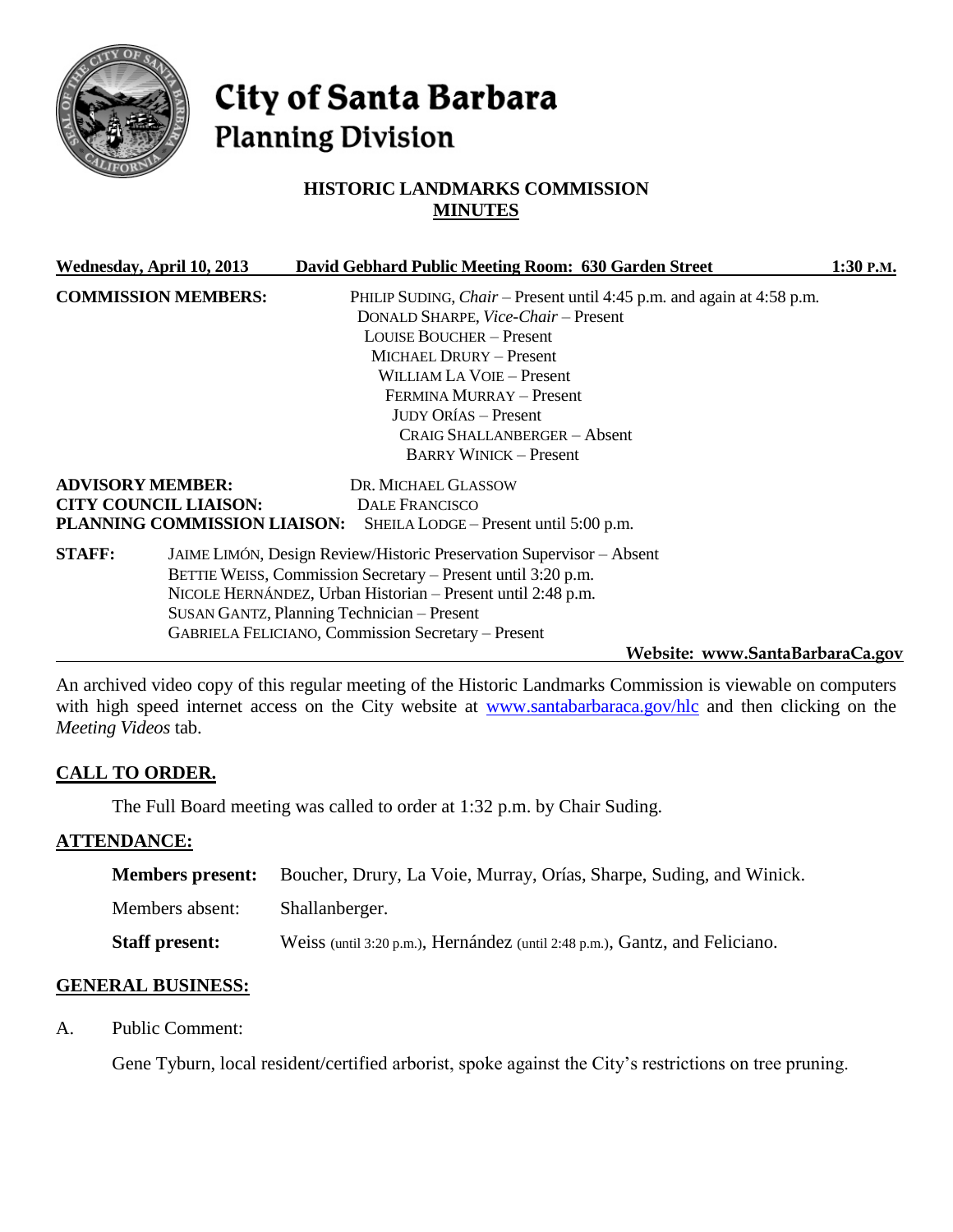B. Approval of the minutes of the Historic Landmarks Commission meeting of March 13, 2013.

**Motion: Approval of the minutes of the Historic Landmarks Commission meeting of March 13, 2013, as presented.**

Action: Boucher/La Voie, 7/0/1. (Drury abstained. Shallanberger absent.) Motion carried.

C. Approval of the minutes of the Historic Landmarks Commission meeting of March 27, 2013.

| <b>Motion:</b> | Approval of the minutes of the Historic Landmarks Commission meeting of |  |  |  |  |
|----------------|-------------------------------------------------------------------------|--|--|--|--|
|                | March 27, 2013, with correction.                                        |  |  |  |  |

- Action: Winick/La Voie, 8/0/0. (Boucher/Murray/Sharpe abstained from Items 4 and 5. Shallanberger absent.). Motion carried.
- D. Consent Calendar.

**Motion: Ratify the Consent Calendar as reviewed by Donald Sharpe; with the exception of Item C, which was also reviewed by Philip Suding.**

- Action: Orías/Murray, 8/0/0. (Suding abstained from Item B. Shallanberger absent.) Motion carried.
- E. Announcements, requests by applicants for continuances and withdrawals, future agenda items, and appeals.
	- 1. Ms. Gantz made the following announcements:
		- a) Commissioner Shallanberger would be absent from the meeting.
		- b) The City's semiannual recruitment for City Advisory Group members is in progress with the following schedule as noticed on the City Council Agenda for the meeting of April 9, 2013:
			- Resignation Deadline for current members is Wednesday, April 17, 2013.
			- Application Deadline for new members is Monday, May 6, at 5:30 p.m.
			- Interviews by the City Council will be held on Tuesday, May 21, at approximately  $4:00$ p.m.; Tuesday, June 4, 2013, at approximately 4:00 p.m.; and Tuesday, June 18, at 6:00 p.m.
			- Appointments will be made on Tuesday, June 25, 2013. Please note that resignations must be received by the City Clerk's Office no later than Wednesday, April 17, in order for the position to be included in this recruitment process.
	- 2. Commissioner Sharpe announced that on April 2, 2013, the Santa Barbara Conservancy presented the "John Pitman Award" to local resident and dedicated preservationist Kellam de Forest.
	- 3. Ms. Hernández reported that:
		- a) At its meeting of April 9, 2013, the City Council designated as City Landmarks the Stark House located at 1709 Overlook Lane and The Veterans Memorial building at 112 W. Cabrillo Blvd.
		- b) Staff attended the first Ordinance Committee with respect to proposed amendments to the historic resources section of the City's Municipal Code was held on April 9, 2013. Commissioner Murray attended the meeting in support of staff's proposals. The second meeting will be held in the Council Chamber, 735 Anacapa Street, on Tuesday, April 16, 2013, at 12:00 p.m.
- F. Subcommittee Reports.

No subcommittee reports.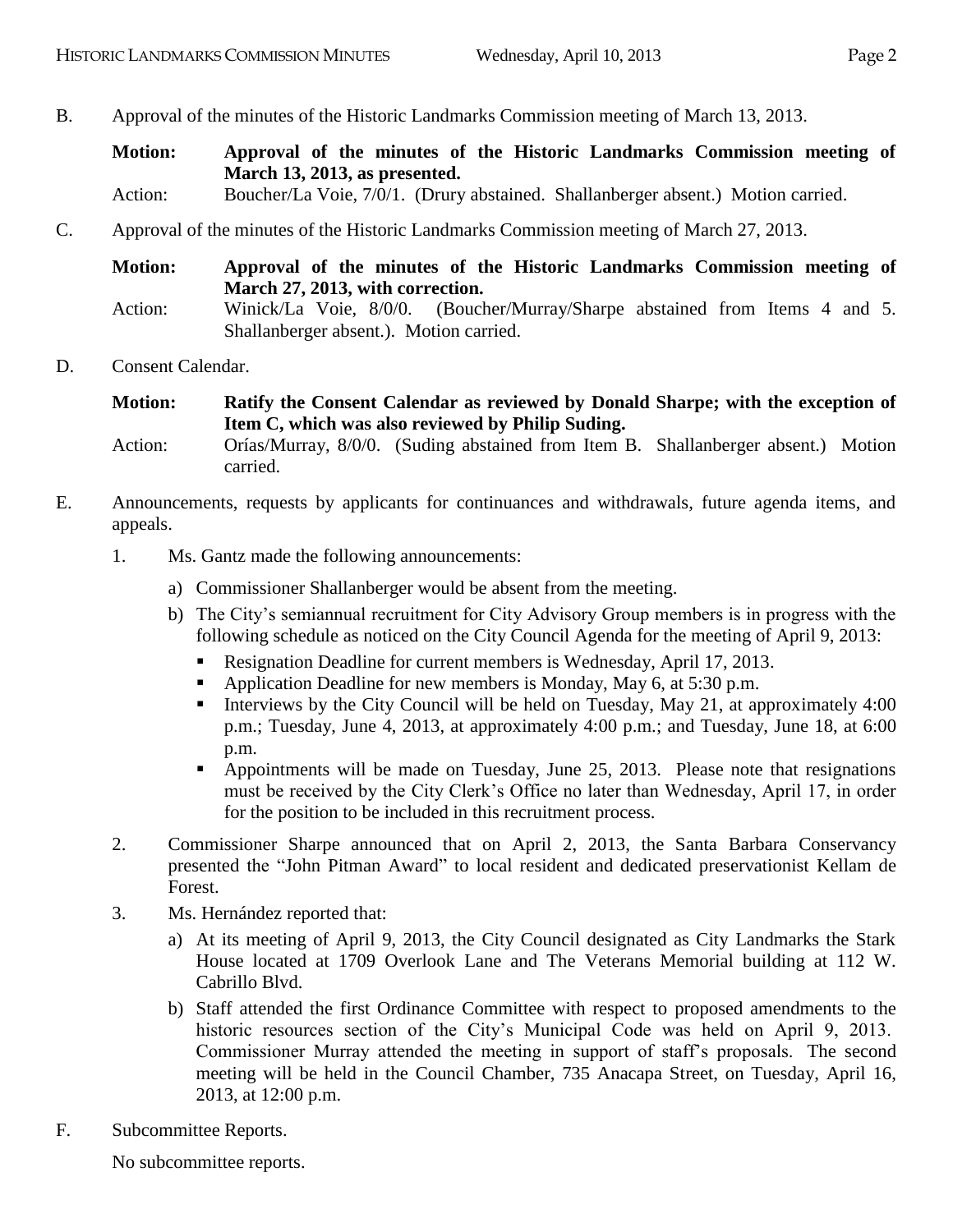# **ARCHAEOLOGY REPORT**

# 1. **240 W ALAMAR AVE** E-3/R-3/SD-2 Zone

(1:45) Assessor's Parcel Number: 051-283-001 Application Number: MST2013-00022 Owner: City Ventures Urban Land LLC Architect: Peikert Group Architects, LLP Landscape Architect: Katie O'Reilly-Rogers, Inc.

> (Proposal for a new three-story four-unit condominium building totaling 7,925 square feet including the three attached two-car garages. Mission Creek crosses the rear of the property and the building is proposed to encroach into the front setback. Staff Hearing Officer review of a front setback modification and a Tentative Subdivision Map is requested.)

# **(Review of Phase I Archaeological Resources Report prepared by David Stone of Dudek.)**

Actual time: 1:45 p.m.

Staff comments: Susan Gantz, Planning Technician, stated that Dr. Glassow reviewed the report and concluded that the archaeological investigation supports the report's conclusions and recommendations that, because the potential to encounter unknown but potentially significant subsurface prehistoric remains is considered very unlikely, project impacts on prehistoric resources are less than significant. However, the standard condition regarding the discovery of unanticipated archaeological resources applies to the project and shall be reproduced on the plans prior to final design review approval.

Public comment opened at 1:46 p.m. and, with no one wishing to speak, it was closed.

Chair Suding acknowledged receipt of a letter from Eddie Harris, Santa Barbara Urban Creeks Council. Staff pointed out that it does not address cultural resource issues or the accuracy of the report.

**Motion: To accept the report with the following recommendation to be forwarded to the Architectural Board of Review:** Seriously consider the compatibility of the proposed structure with the surrounding neighborhood.

Action: Boucher/La Voie, 8/0/0. (Shallanberger absent.) Motion carried.

# **MISCELLANEOUS ACTION ITEM – PUBLIC HEARING**

# 2. **CITY'S POTENTIAL HISTORIC STRUCTURES/SITES LIST UPDATE**

(1:50) Staff: Nicole Hernández, Urban Historian

(Hold a Public Hearing to consider staff report and recommendations to update Appendices B and C of the *City of Santa Barbara Master Environmental Assessment Guidelines for Archaeological Resources and Historic Structures and Sites* with proposed additions, deletions and errata to the following:

- 1. Appendix B, City of Santa Barbara Designated Historic Structures/Sites List (Landmarks and Structures of Merit); and
- 2. Appendix C, City of Santa Barbara Potential Historic Structures/Sites List.

The structure at 2190 Alston Road (listed under a previous Public Notice as 801 Alston Road) will be considered at a future Historic Landmarks Commission public hearing.)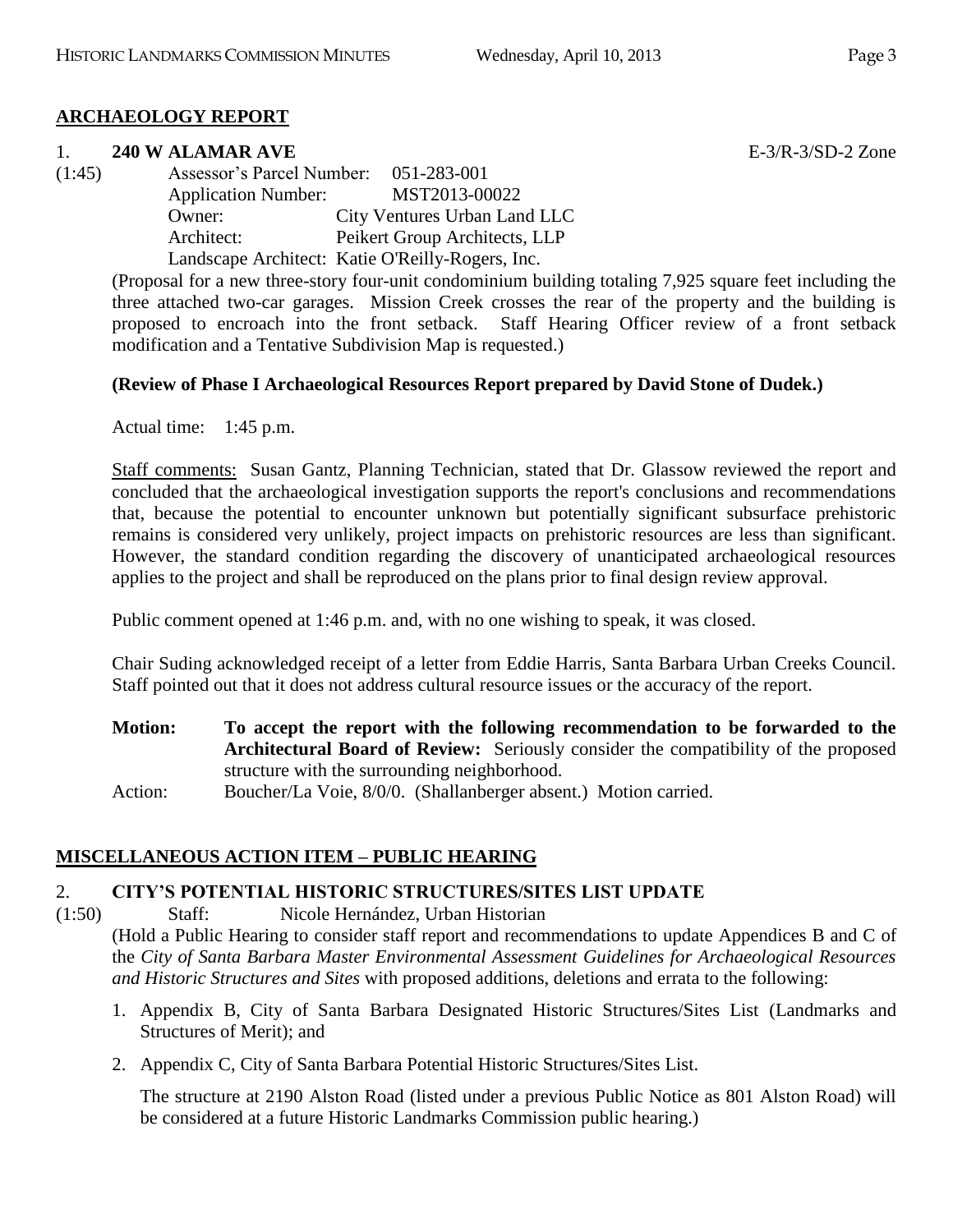Actual time: 1:51 p.m.

Present: Nicole Hernández, City Urban Historian

Staff comment: Ms. Hernández explained that, at its meeting on March 13, 2013, the full Commission voted to include the property at 25 E. Mason Street on the City's Potential Historic Structures/Sites List; therefore, no further action is needed for that property. Ms. Hernández stated that the Commission is requested to accept the recommended changes to Appendices B and C of the Master Environmental Assessment Guidelines for Archaeological Resources and Historic Structures and Sites (MEA) that was last updated in January 2002 for the following reasons: 1) Some properties were approved to be added or deleted from the lists as individual properties by previous actions in 2007 and 2009, but have yet to be updated; 2) The Urban Historian determined removal of structures as required (usually because the structure had been demolished or substantially altered), 3) there have been recent status changes due to designations, 4) parcel or address revisions, and 5) other various errata corrections.

Chair Suding acknowledged receipt of a letter from the 25 Arlington Avenue property owner objecting to its inclusion on the Potentials List; and a letter from Paula Westbury expressing opposition.

Public comment opened at 2:18 p.m.

- 1. Sue Carter, representing the property owner at 25 Arlington Avenue, spoke against the inclusion of the building on the Potentials List.
- 2. Bernard Unterman, 14 W. Micheltorena Street property owner, inquired as to the consideration of his home to be added to the Potentials List when homes built in the same period flanking his property are not proposed to be included. He also inquired as to the possibility of the City's financial assistance in the conservation of such buildings.
- 3. Mary Louise Days, local historian, spoke in support of the inclusion of most buildings proposed to be added to the Potentials List. She also stated that 223 E. De la Guerra Street has already been determined to be significant in a past survey and disagreed that the property located at 227 N. Nopal Street should be removed from the Potentials List.
- 4. Kellam de Forest, local resident, spoke in support of adding the proposed sites to the Potentials List.

Public comment closed at 2:29 p.m.

Commissioner Murray expressed appreciation, in addition to the Staff involved, for Mary Louise Days' assistance in the consideration of properties during recent HLC Designations Subcommittee meetings.

**Motion: The Commission adopts the recommended updates to Appendices B and C of the**  *Master Environmental Assessment Guidelines for Archaeological Resources and Historic Structures and Sites* **(MEA) as outlined in the Staff Report:**

- 1. To update the Designated Historic Structures/Sites Lists (Structures of Merit and City Landmarks) (Appendix B) to assure the most current lists are accurate.
- 2. To exclude the four properties recently recommended \* **to be removed** from the City of Santa Barbara Potential Historic Structures/Sites List (Appendix C) with the exception of the buildings located at 2525 Santa Barbara Street and 227 N. Nopal Street which shall remain on the list.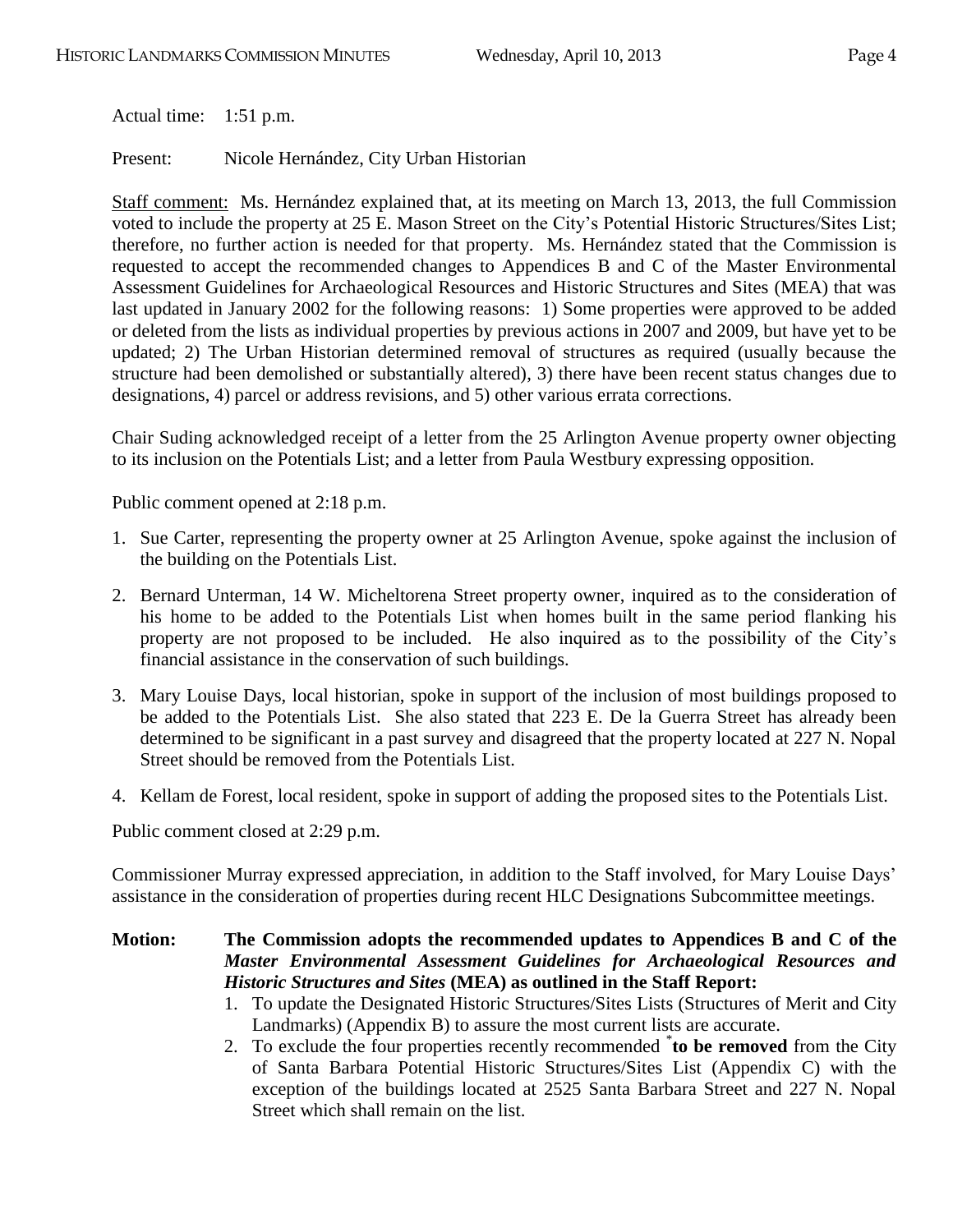- 3. To add the nineteen properties recently recommended \*\* **to be included** on the City of Santa Barbara Potential Historic Structures/Sites List (Appendix C) with the exception of 900-1100 Las Positas Road, whose public hearing and noticing are yet to be scheduled, and noting that a motion to add 25 E. Mason Street was already made at a previous hearing.
- Action: Murray/Sharpe, 8/0/0. (La Voie abstained on 2132 Mission Ridge Rd. Shallanberger absent.) Motion carried.

**\*** The following (4) properties, as recommended by the HLC Designations Subcommittee, **shall be removed** from the Potential Historic Structures/Sites List:

|              | <b>Site Address</b>                  | <b>Parcel Number</b>                                                      |
|--------------|--------------------------------------|---------------------------------------------------------------------------|
|              | 1 1921 Bath Street 027-162-012       |                                                                           |
| $2^{\circ}$  | 2031 De la Vina Street  025-301-003  |                                                                           |
| $\mathbf{3}$ | 1822 De la Vina Street  027-022-023  |                                                                           |
|              | 4 529 W. Junípero Street 025-090-031 |                                                                           |
|              | 227 N. Nopal Street  017-042-017     | Building shall remain on the list.                                        |
|              |                                      | 2525 Santa Barbara Street 025-041-010  Building shall remain on the list. |

**\*\*** The following (19) properties, as recommended by the HLC Designations Subcommittee, **shall be included** on the Potential Historic Structures/Sites List:

|    | <b>Site Address</b>                       | <b>Parcel Number</b>                                                            |
|----|-------------------------------------------|---------------------------------------------------------------------------------|
|    | 900-1100 Las Positas Rd                   | Public Notice and Public Hearing to be scheduled.<br>047-010-016                |
| 1  | 117 Rametto Road  015-211-025             |                                                                                 |
| 2  | 2127 De La Vina Street 025-232-003        |                                                                                 |
| 3  | 117 W Mason Street  033-101-003           |                                                                                 |
| 4  | 931 Las Alturas Road 019-141-002          |                                                                                 |
| 5  | 1801 Las Tunas Road 019-101-016           |                                                                                 |
| 6  | 14 W Micheltorena Street 027-231-013      |                                                                                 |
| 7  | 1235 Veronica Springs Road  047-010-039   |                                                                                 |
| 8  | 34 W Victoria Street 039-131-016          |                                                                                 |
| 9  | 1555 Alameda Padre Serra  027-151-008     |                                                                                 |
| 10 | 3626 San Remo Drive 053-231-011           |                                                                                 |
| 11 | 1130 N Milpas Street (walls)  029-201-004 |                                                                                 |
| 12 | 653 Mission Canyon Road 023-272-002       |                                                                                 |
| 13 | 2132 Mission Ridge Road 019-071-016       |                                                                                 |
| 14 | 223 E De La Guerra Street 031-012-027     |                                                                                 |
| 15 | 1295 Coast village Road  009-293-007      |                                                                                 |
| 16 | 125 W Anapamu Street 039-222-001          |                                                                                 |
| 17 | 126 E Cañón Perdido Street 031-011-003    |                                                                                 |
| 18 | 25 Arlington Avenue  039-132-011          |                                                                                 |
| 19 | 1914 Santa Barbara Street 025-382-023     |                                                                                 |
|    |                                           | 25 E Mason Street  033-082-014 Already added by HLC at previous public hearing. |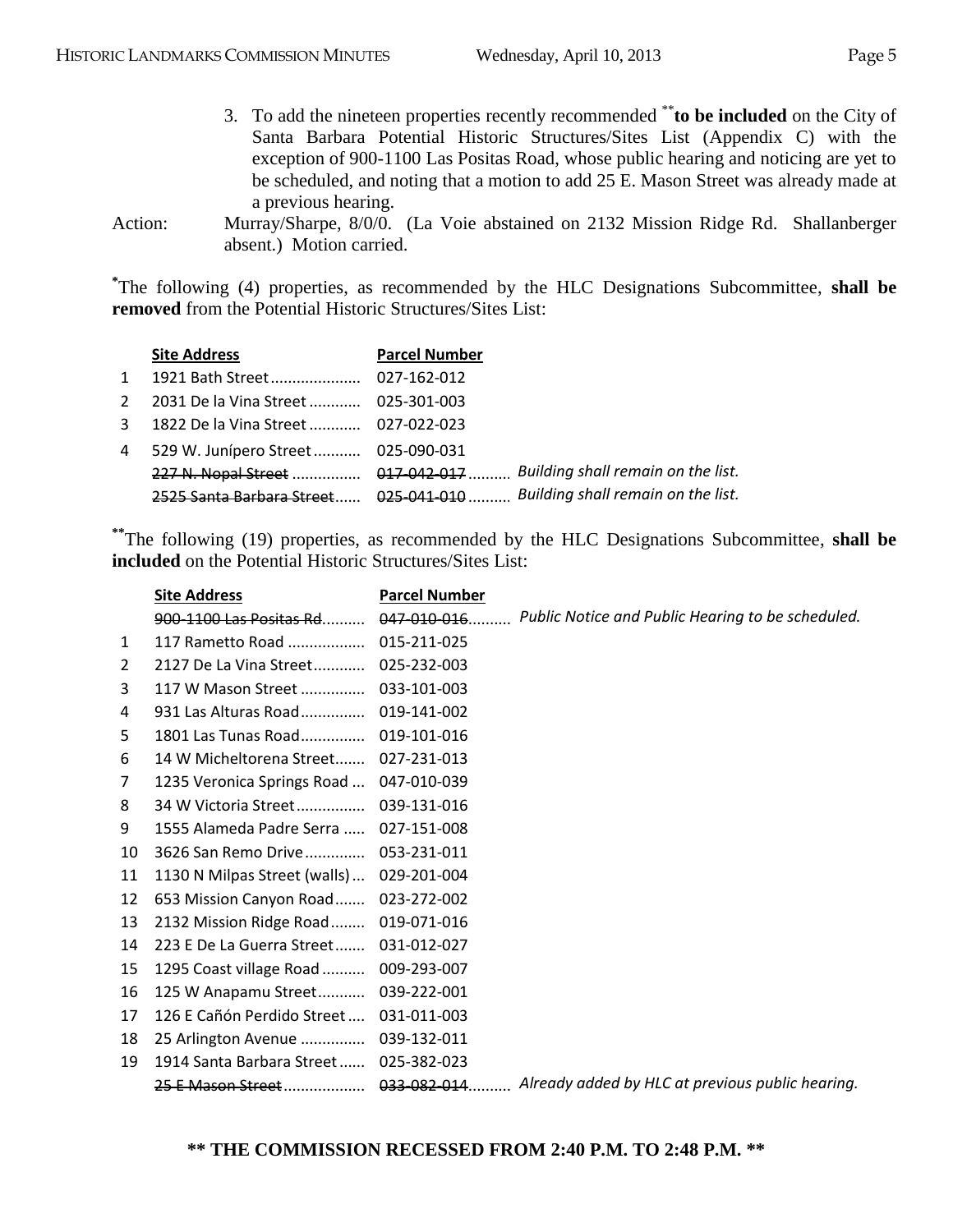# **DISCUSSION ITEM**

# 3. **URBAN FOREST MANAGEMENT PLAN PROJECT**

(2:35) Staff: Jill Zachary, Assistant Parks and Recreation Director (Status report on the development of the Urban Forest Management Plan that will guide efforts to protect and enhance the City's urban forest. The Plan will address long-range objectives, infrastructure constraints, community education and outreach programs, habitat, species diversity and program funding.)

Actual time: 2:48 p.m.

Present: Jill Zachary, Assistant Parks and Recreation Director

**Discussion held.**

# **CONCEPT REVIEW - CONTINUED**

#### 4. **35, 36 & 118 STATE ST** HRC-2/SD-3 Zone

| $\frac{1}{2}$ |                                                                  |
|---------------|------------------------------------------------------------------|
|               | Assessor's Parcel Number: 033-102-018, 033-111-013 & 033-081-013 |
|               | MST97-00357                                                      |
| Owner:        | 35 State Street Hotel Partners, LLC                              |
| Applicant:    | Michael Rosenfeld                                                |
| Agent:        | Ken Marshall                                                     |
| Architect:    | DesignARC, Inc.                                                  |
|               |                                                                  |
| Engineer:     | Penfield & Smith Engineers, Inc.                                 |
|               | <b>Application Number:</b><br>Landscape Architect: Suding Design |

(Proposal for a mixed-use development, Entrada de Santa Bárbara, involving the private redevelopment of portions of three blocks of properties located at 35, 36, and 118 State Street. The proposal includes construction of 123 hotel rooms, 22,326 square feet of commercial floor area and 264 parking spaces.)

**(Comments only; this is the second concept review of a revised project associated with a Substantial Conformance Determination request. Project requires compliance with City Council Resolution No. 01-103. Project was last reviewed on January 30, 2013.)**

Actual time: 3:21 p.m.

Present: Melissa Cinarli and Mark Shields, Architects, DesignARC Philip Suding, Landscape Architect, Suding Design Michael Rosenfeld, Representing Ownership Allison De Busk, Project Planner

Chair Suding read the State Political Reform Act Sole Proprietor Advisory disclaimer before stepping down from the review of this item.

Public comment opened at 3:57 p.m.

- 1. Lynette Paul, local resident, spoke in support of the project.
- 2. Michelle Hunter, former resident, spoke in support of the project.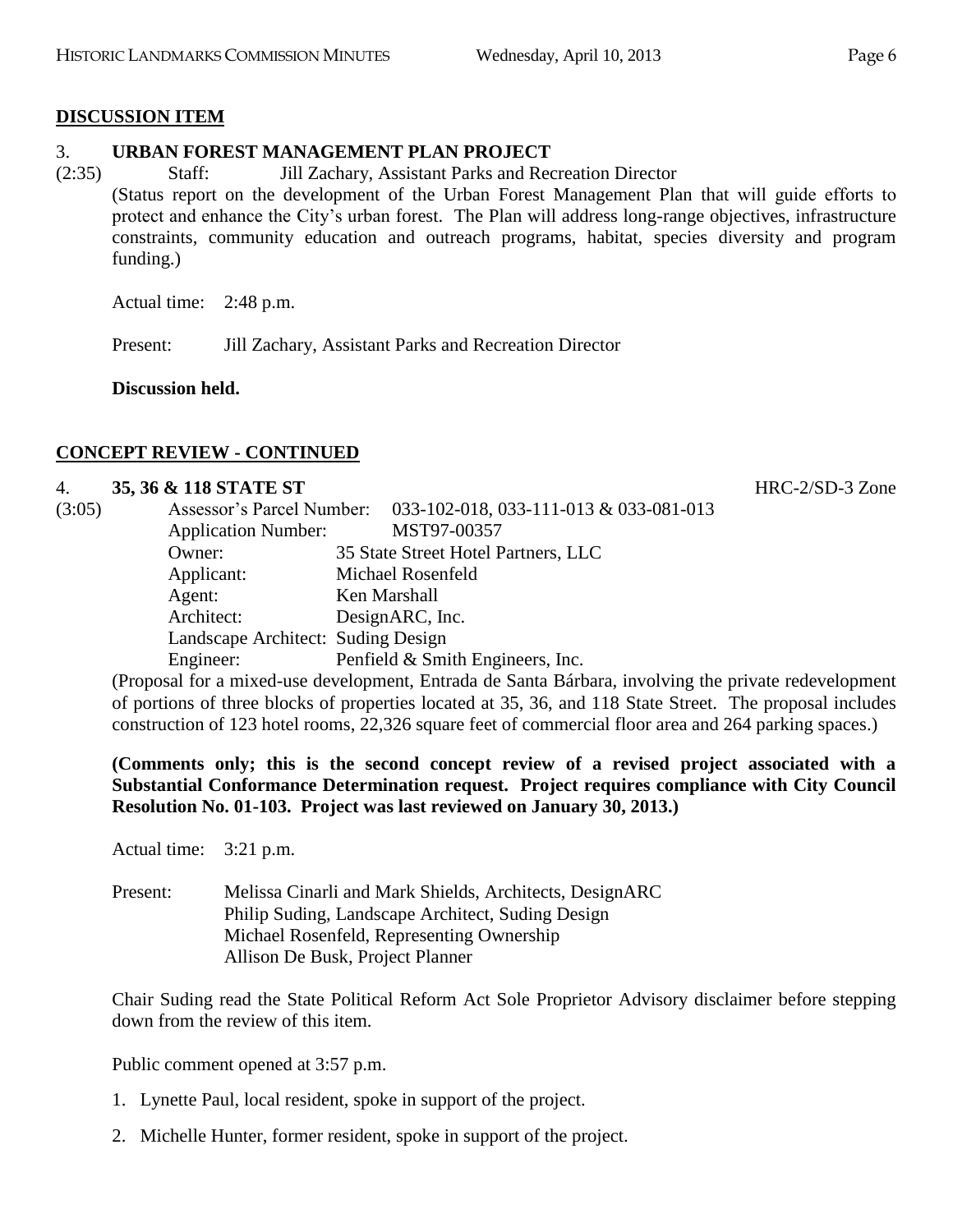- 3. Valerie Banks, local resident, spoke in support of the project.
- 4. Ingrid Biancone, local resident, spoke in support of the project.
- 5. Sheila Lodge, Planning Commission Liaison, commented on the Planning Commission's April 4, 2013, meeting comments and the Substantial Conformance Determination of the 2001 and 2010 project approvals.
- 6. Bonnie Donovan, local resident, commented on applicant meetings with the neighbors and issues related to open space and benches.

Public comment closed at 4:10 p.m.

# **Motion: Continued indefinitely with the following comments:**

- 1. The Commission would like to forward its consensus to the City Administrator that narrowing the State Street width is not supportable.
- 2. Simplify the arches.
- 3. Some areas are still too contemporary in both the architecture and site plan.
- 4. The practicality of identifying the parking structure is of concern.
- 5. Refine the scale and avoid large buildings that, because of their mass, appear to be parking structures.
- 6. The details will be of extreme importance. Look to the Biltmore as an example of large buildings whose detailing works towards balancing the landscaping and architecture.
- 7. The hotel entry should make a statement. Create a visual focal point for visitors to identify that they have reached their destination.
- 8. Indicate what distinguishes an area as one unit and avoid the grouping of buildings that do not relate to each other.
- Action: Winick/Drury, 7/0/0. (Suding stepped down. Shallanberger absent.) Motion carried.

# **CONCEPT REVIEW - NEW**

#### 5. **9 W VICTORIA ST** C-2 Zone

(4:30) Assessor's Parcel Number: 039-182-001 Application Number: MST2013-00024 Owner: 1221 Victoria Court Architect: Amy Taylor Business Name: Bouchon

(Proposal to remove an existing unpermitted 247 square foot canvas patio cover and construct a 353 net square foot, one-story, 16'-0" tall addition at the front of an approximately 3,550 square foot building. There are four buildings on this site.)

#### **(Comments only; project requires Environmental Assessment.)**

Actual time: 4:46 p.m.

Present: Mitchell Sjerven, Business Owner Amy Taylor, Architect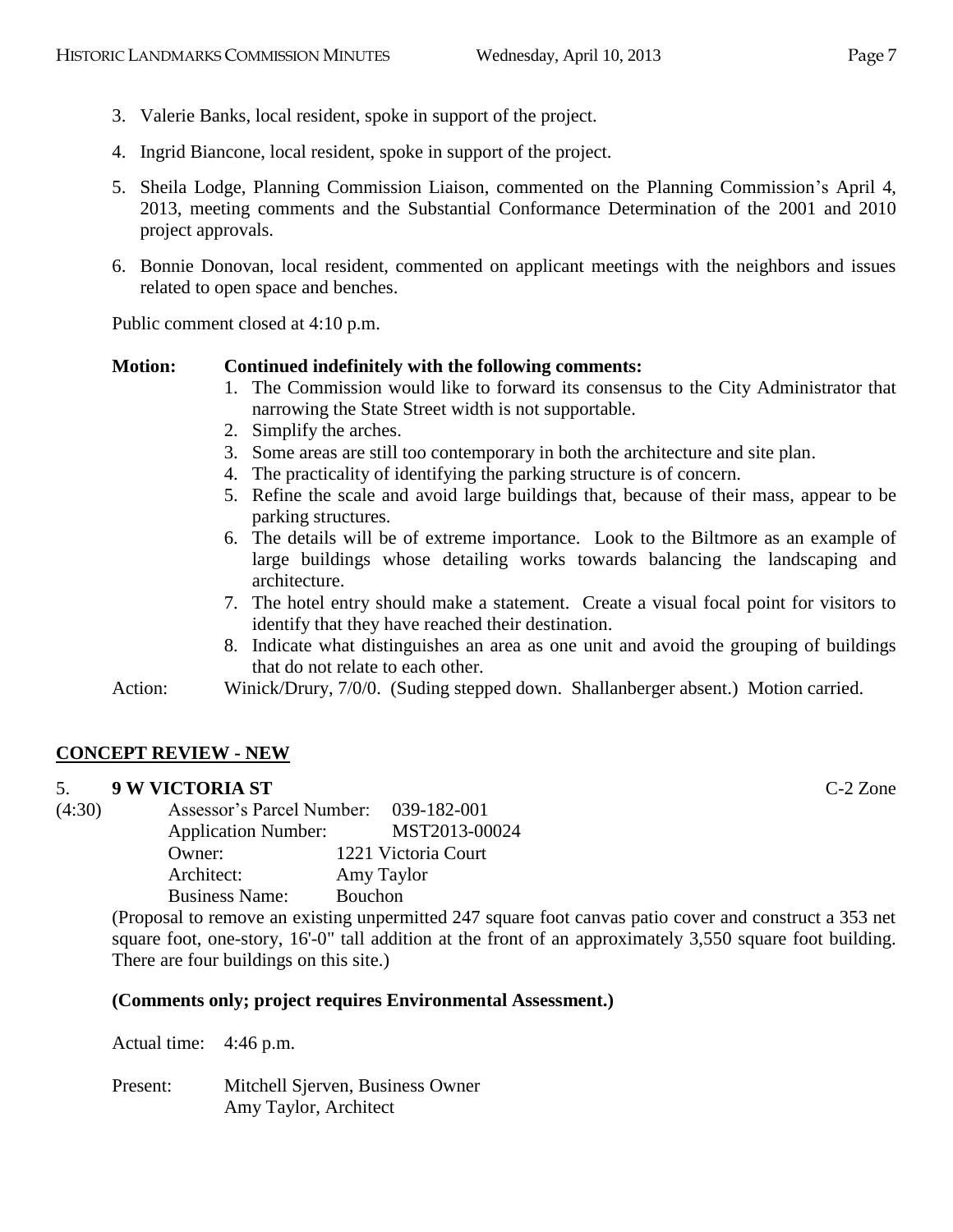# **Motion: Continued indefinitely with the following comments:**

- 1. The design is generally acceptable as presented.
- 2. Some simplification is desirable, but not required.
- 3. The proposed wood shutters are inappropriate per El Pueblo Viejo Guidelines, but canvas would be acceptable.
- 4. The project should be as appealing from the sidewalk as possible, making the outside dining area the character-defining element for the building.
- Action: La Voie/Winick, 7/0/1. (Suding abstained on the grounds that he was not present during the applicant presentation. Shallanberger absent.) Motion carried.

# **CONSENT CALENDAR (11:00)**

# **NEW ITEM**

# A. **700 E ANAPAMU ST R-3 Zone**

| Assessor's Parcel Number:  | 029-180-009                        |
|----------------------------|------------------------------------|
| <b>Application Number:</b> | MST2013-00126                      |
| Owner:                     | Santa Barbara High School District |
| Applicant:                 | Jack Huffard                       |
|                            |                                    |

(Courtesy review of a proposal to restore the decorative terracotta surround at the main entry of the school building. This is a City Landmark: "Santa Barbara High School Building, Peabody Stadium, Stadium Ticket Booth, Manual Training Building, Gymnasium.")

**Positive comments given and noting a correction to the landmark description.**

# **REVIEW AFTER FINAL**

#### B. **35, 36 & 118 STATE ST HRC-2/SD-3 Zone**

|  |                                    | Assessor's Parcel Number: 033-102-018, 033-111-013 & 033-081-013 |
|--|------------------------------------|------------------------------------------------------------------|
|  | <b>Application Number:</b>         | MST97-00357                                                      |
|  | Owner:                             | 35 State Street Hotel Partners, LLC                              |
|  | Applicant:                         | Michael Rosenfeld                                                |
|  | Agent:                             | Ken Marshall                                                     |
|  | Architect:                         | DesignARC, Inc.                                                  |
|  | Landscape Architect: Suding Design |                                                                  |
|  | Engineer:                          | Penfield & Smith Engineers, Inc.                                 |

(Proposal for a mixed-use development, Entrada de Santa Bárbara, involving the private redevelopment of portions of three blocks of properties located at 35, 36, and 118 State Street. The proposal includes construction of 123 hotel rooms, 22,326 square feet of commercial floor area and 264 parking spaces.)

# **(Review After Final of changes to the specification type of 25 wood benches to be placed on State and Mason Streets.)**

**Final Approval of Review After Final as submitted as the new design maintains the continuity with State Street benches.**